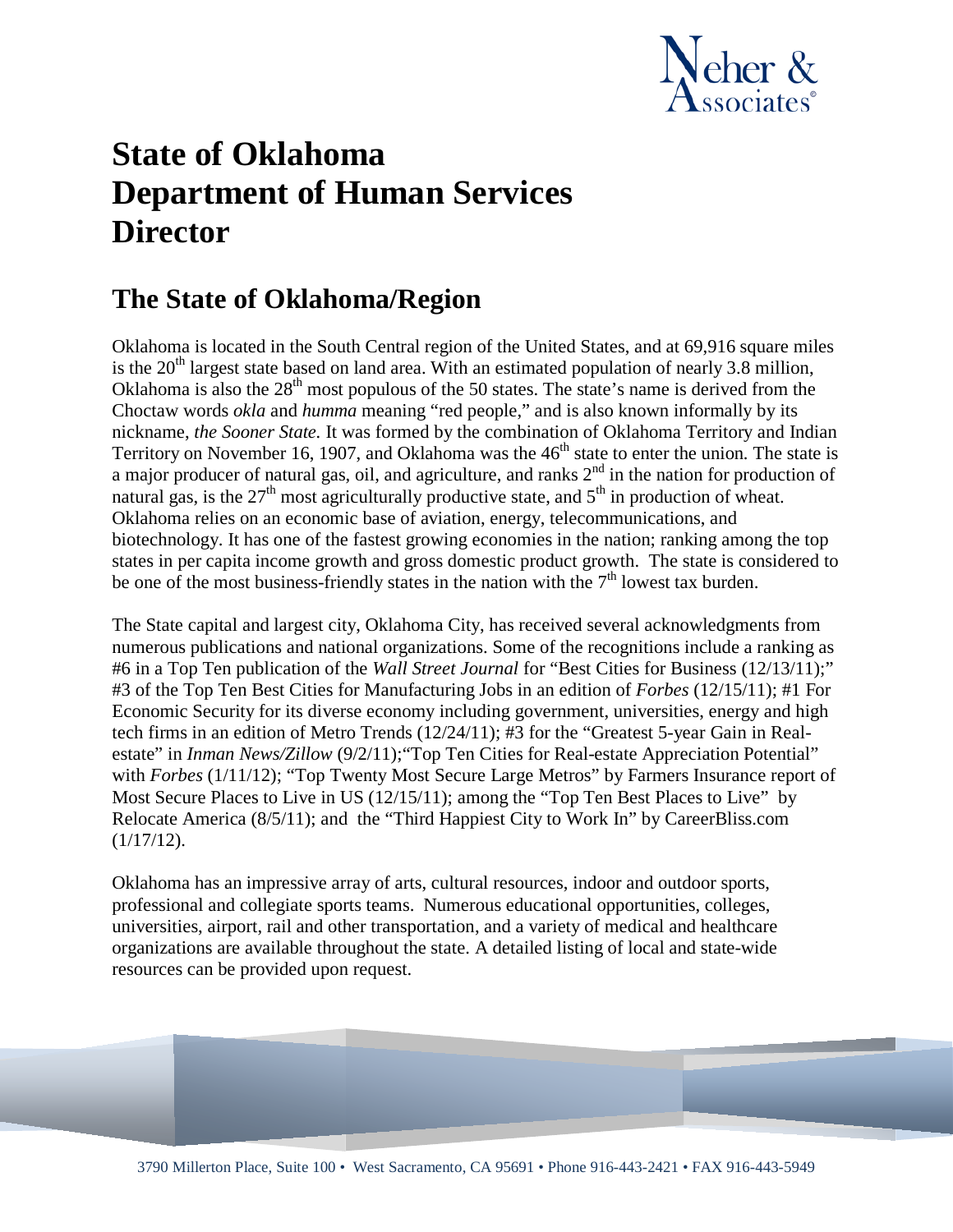

Oklahoma is a constitutional republic with a government modeled after the Federal Government of the United States, with Executive, Legislative, and Judicial branches. The state has 77 counties with jurisdiction over most government functions within each respective domain and five congressional districts. The Legislature consists of the Senate (48 members) and the House of Representatives (101 members). The Judicial branch consists of the Oklahoma Supreme Court, Court of Criminal Appeals, and 77 District Courts that each serve one county. The Executive branch consists of the Governor, their staff, and other elected officials. The Governor is the principal head of government and the chief executive of the Executive branch. The state budget for 2013 is approximately \$6.6 billion with a staff /employee allocation of about 69,000. Mary Fallin was elected as the  $27<sup>th</sup>$  Governor for the State of Oklahoma in November, 2010, and is the first female Governor elected by the state.

### **The Department and Director of Human Services**

The Director of the Oklahoma Department of Human Services (OKDHS) is responsible for the leadership of the largest agency in the state with an annual budget exceeding \$2 billion and a staff of more than 7,000 employees. OKDHS is responsible for Human Services Centers and other locations throughout Oklahoma's 77 counties, nine divisions in the central office and five institutions. The Director is, currently accountable to the Governor and Human Services Commission.

Established in 1936 under Article XXV of the Oklahoma constitution, the Oklahoma Human Service Commission is a nine-member governing board for OKDHS. Its members are appointed by the Governor to staggered nine-year terms, with one membership expiring each August. The Commission appoints the Director of Human Services, approves program budgets, funding, and policies and procedures that direct the Department's program and service delivery. OKDHS Commissioner Wes Lane was appointed in July, 2012 as the current Chairman of the Commission. Preston Doerflinger (Oklahoma Secretary of Finance & Revenue and State Finance Director) was appointed interim Director of OKDHS in March, 2012 pending recruitment and selection of a new OKDHS Director.

Legislation passed this Spring created a state referendum to repeal sections of the state constitution relating to the Oklahoma Public Welfare Commission and Director of Public Welfare. If the referendum passes in the early November 2012 election, another piece of legislation will take effect that will grant the Governor the authority to hire the OKDHS Director with confirmation by the Oklahoma Senate. If the referendum passes, the current OKDHS Commission will also be eliminated and four new citizen advisory panels will replace the Commission. The governing authority currently held by the Commission will pass to the Director who will receive recommendations from the four advisory panels.

Major service components and key executive staff of the Department of Human Services reporting to the Department Director include the Chief Administrative Officer for Administrative Services, the General Counsel, the Chief Information Officer for the Information Services Divisions, the Chief Operating Officer for the Human Services Centers, the Chief Financial Officer, and the Chief Coordinating Officer for the Vertically Integrated Services. Also reporting to the Director of Human Services is an Executive Assistant.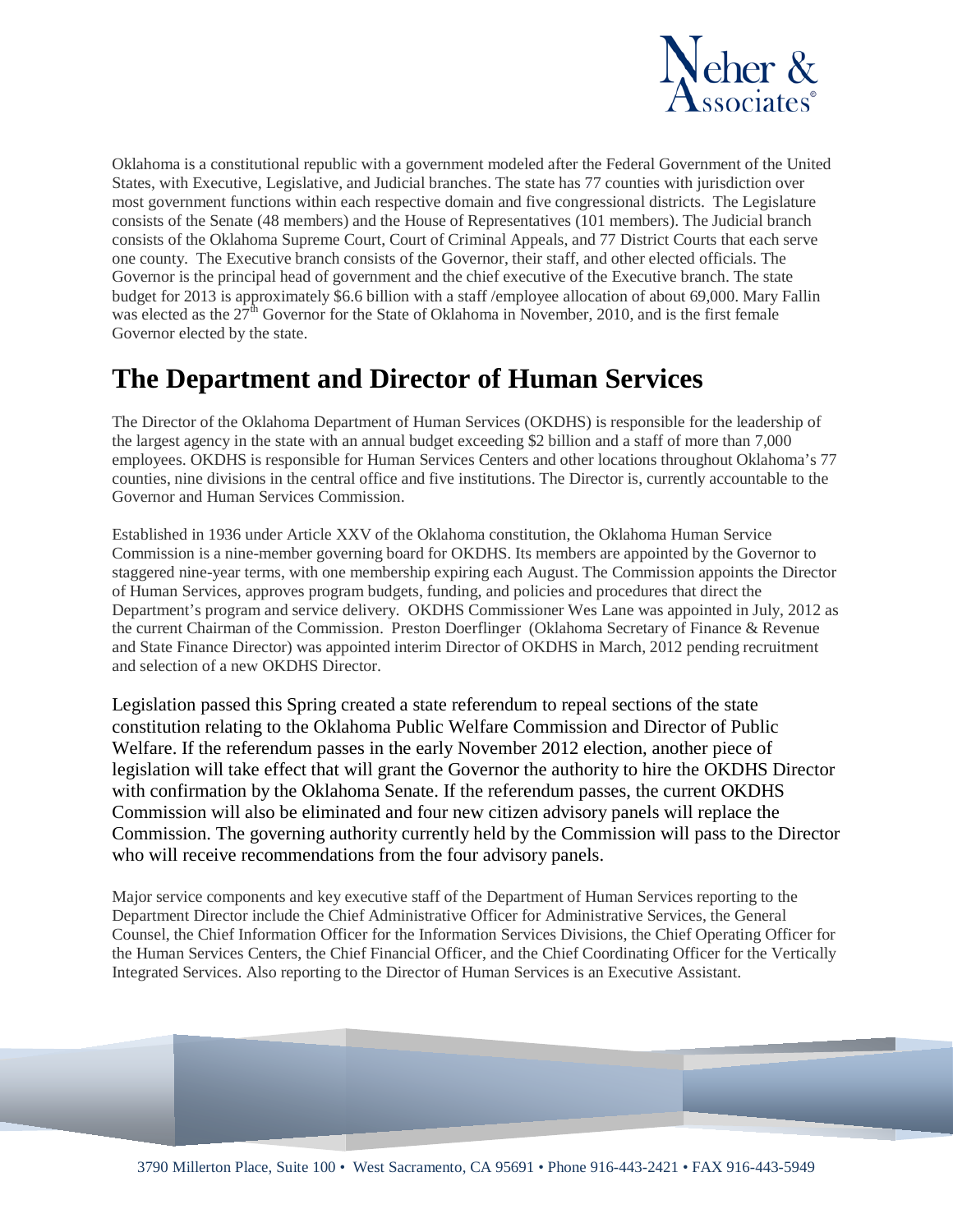

- *Administrative Services (*Support Services Division, Human Resources Management Division, Office of Communications, Office of Volunteerism, Office of Information and Referral, Office of Intergovernmental Relations and Policy)
- *Legal Division* (General Counsel)
- *Information Services Divisions* (Office of Planning, Research and Statistics, Data Services Division, and Information Security)
- *Human Services Centers* (Child Welfare Services, Faith-Based and Community Initiatives, and Adult and Family Services with five Regional Directors and numerous County Directors);
- *Finance Division* (Chief Financial Officer)
- *Vertically Integrated Services* (Aging Services, Oklahoma Child Care Services, Oklahoma Child Support Services, and Developmental Disabilities Division)

The Department also contains the Office of Child Advocacy, Office of the Inspector General, and the Office of Civil Rights.

The Director of the Department of Human Services and the Oklahoma Commission for Human Services, also work closely with the Oklahoma Developmental Disabilities Council, Oklahoma Child Care Advisory Committee, and the State Council on Aging.

*OKDHS programs have received top national rankings/acknowledgements for efficient services, records and quality standards. Some of these include a March 2012 ranking by the National Association of Child Resource and Referral Agencies (NACCRRA) as the top state in the nation for small family child care home standards and oversight practices. The OKDHS Family Support Services Division won the 2011 USDA Southwest Region Director's Award for its administration of the Supplemental Nutrition Assistance Program (the fifth consecutive year that OKDHS has been recognized with this prestigious award). The National Child Support Enforcement Association awarded the Oklahoma Child Support Services with its Outstanding Program of the Year Award for 2011. OKDHS was also recognized in 2012 as a Computerworld Honors Laureate by Information Builders for its use of business intelligence (BI) technology in the Human Services Category for innovative use of information technology to help caseworkers provide better family services.*

In general, the OKDHS Director is responsible for planning, directing, organizing and controlling the activities of OKDHS through his/her management team and other key staff while under general administrative direction of the Governor and the Human Services Commission.

Typical duties and responsibilities of the position include:

- Plans OKDHS operations, including both strategic and operational objectives in accordance with the Department's mission; directs chief officers, division directors, and others in planning, developing, and implementing methods of operation in agency programs and administrative support functions; ensures coordination of activities between the various divisions and offices.
- Makes recommendations and provides input for decision making to the Commission for Human Services; ensures that action approved by the Commission is carried out.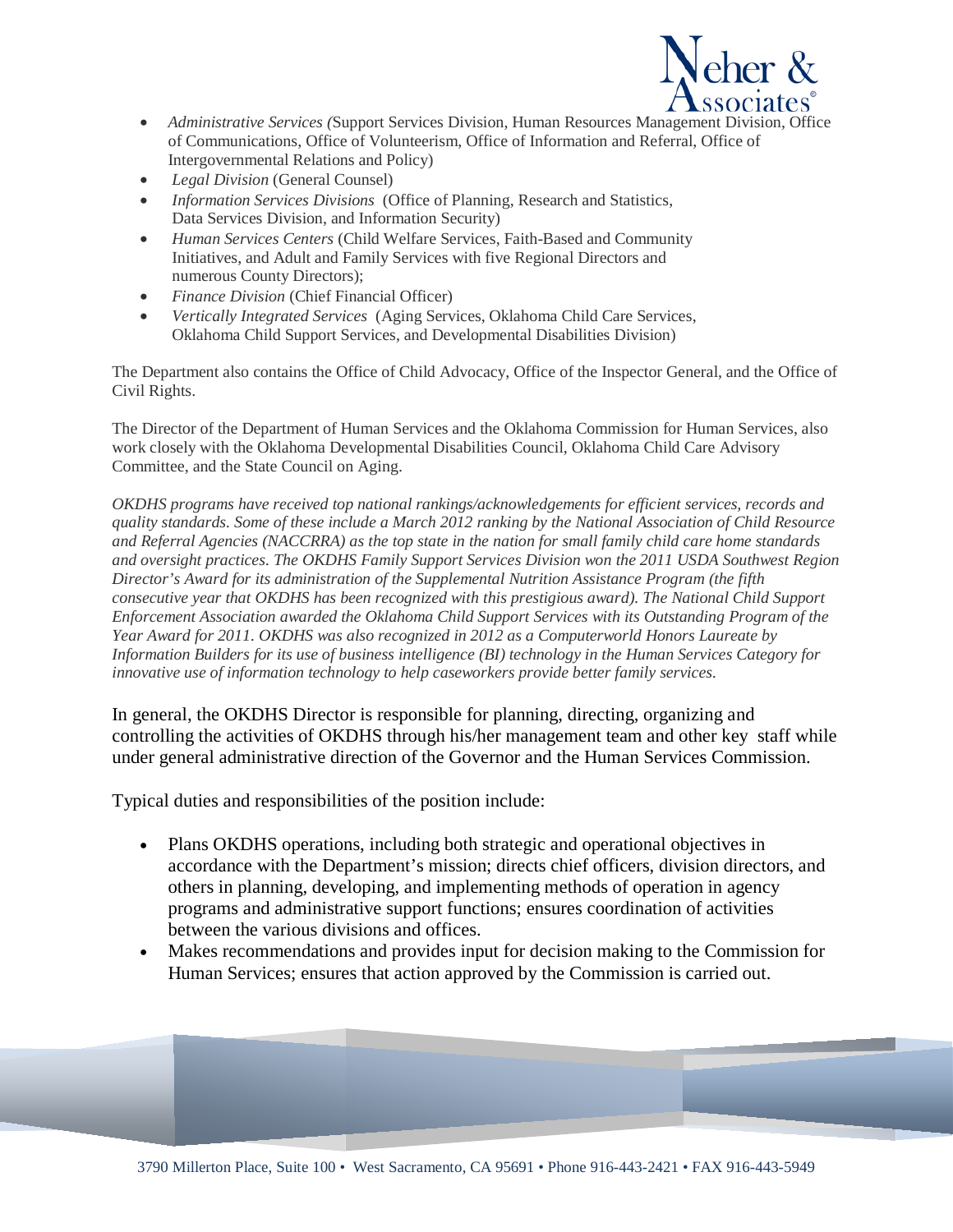

- Develops and maintains cooperative relationships with the Governor's Office, Legislature, and other officials, both federal and state, to assure the fulfillment of the OKDHS mission; represents the Department at various meetings; reviews and makes decisions on sensitive issues and situations.
- Acquires, administers, and allocates resources necessary to support program implementation; approves plans that are developed in response to service needs; monitors plan implementation and evaluates effectiveness; participates in the budget process with the Chief Financial Officer, chief officers, division directors and Commissioners.
- Directs the development and implementation of goals, policies and procedures for both programs and administrative support areas of OKDHS through subordinate personnel; reviews policy implementation and results to ensure that programs and policies are being implemented and adjusted as necessary and that appropriate results are achieved.
- Selects staff capable of carrying out OKDHS mission; delegates authority to complete duties assigned and oversees the accomplishment of those assigned responsibilities.
- Promotes the OKDHS mission through continuous quality improvement, best practices, good staff training and support, and clear communications.
- Assumes other duties and responsibilities as assigned

### **Issues, Challenges and Opportunities**

A few issues, challenges and opportunities for the Department of Human Services and its Director include:

- Monitor and prepare for the potential of a major change in the governance structure for OKDHS. Legislation passed this Spring created a state referendum to repeal sections of the state constitution relating to the Oklahoma Public Welfare Commission and Director of Public Welfare. If the referendum passes in the early November 2012 election, another piece of legislation will take effect that will grant the Governor the authority to hire the OKDHS Director with confirmation by the Oklahoma Senate. If the referendum passes, the current OKDHS Commission will also be eliminated and four new citizen advisory panels will replace the Commission. The governing authority currently held by the Commission will pass to the Director who will receive recommendations from the four advisory panels.
- Continue efforts to improve OKDHS organizational structure including overseeing the implementation of vertical integration of program divisions, child welfare services, and adult and family services divisions.
- Follow-up and implementation of the Oklahoma Pinnacle Plan. This plan is in response to an agreement reached in January 2012 to address class action litigation for children in OKDHS custody. The plan includes a five year improvement strategy for child welfare services that begins in 2012. A copy of the plan, various drafts and other history is available on the OKDHS website.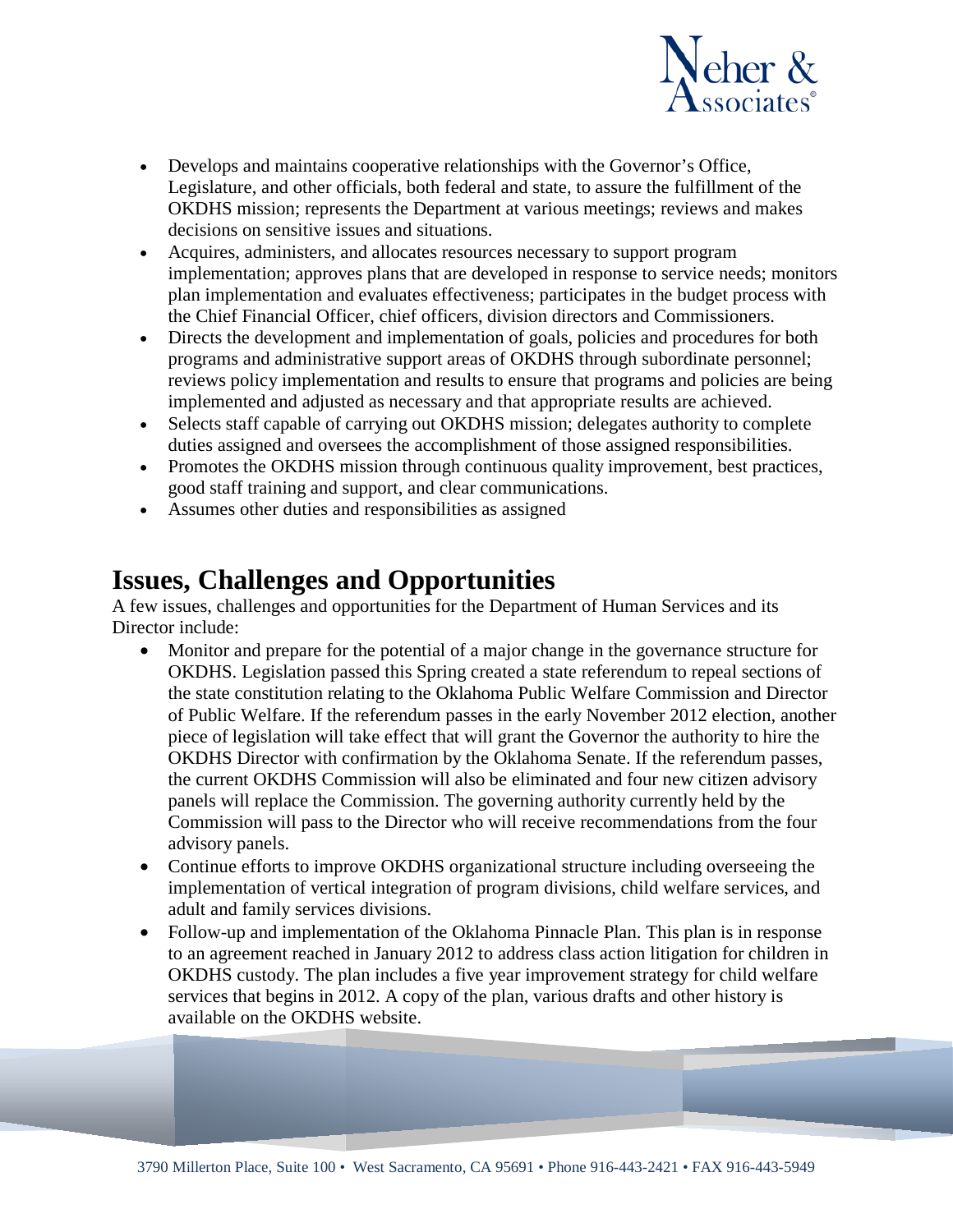

- Following through on other recent areas of major state legislative reform including state statute changes regarding the disclosure of child welfare histories to federally recognized tribes and the disclosure of child welfare histories to the media when allowable with federal law.
- Facilitate the evaluation of aging existing facilities/institutions serving the developmentally disabled.
- Continue to build/improve on service and community engagement, credibility, and partnerships.

## **The Candidate**

#### *Education and Experience*

- Possession of a four-year college or university undergraduate degree. Master's degree preferred. Additional preference may be given for a Master's degree in public administration, social work, health/social/behavioral science or a Ph.D. in a similar or related field or Juris Doctorate.
- Ten  $(10)$  years of experience in executive and leadership positions, including five  $(5)$ years in managing and supervising organizations of significant size and complexity. Experience in managing large human services, other public service or business organizations is required.

#### *Knowledge, Skills and Abilities*

The successful candidate should have progressive, responsible executive management experience, strong leadership, communication, and interpersonal skills as well as solid presentation and organizational abilities. This person should also have demonstrated knowledge and skills in:

- The principles and practices of public administration
- Legislative process and policy decision making including working with elected officials, local, state and federal agencies, business/service community and the general public
- A hands-on understanding of city/county/state/federal government or other organizations such as education, public/not-for-profit, private business sectors or organizations of similar complexity
- Current and best public management practices including finance, human resources, planning, community relations, organization management, business process improvement, communications, and human services
- Budget preparation and control, and leveraging resources for maximum efficiency
- The ability to develop and sustain strong networks with local, state and national leaders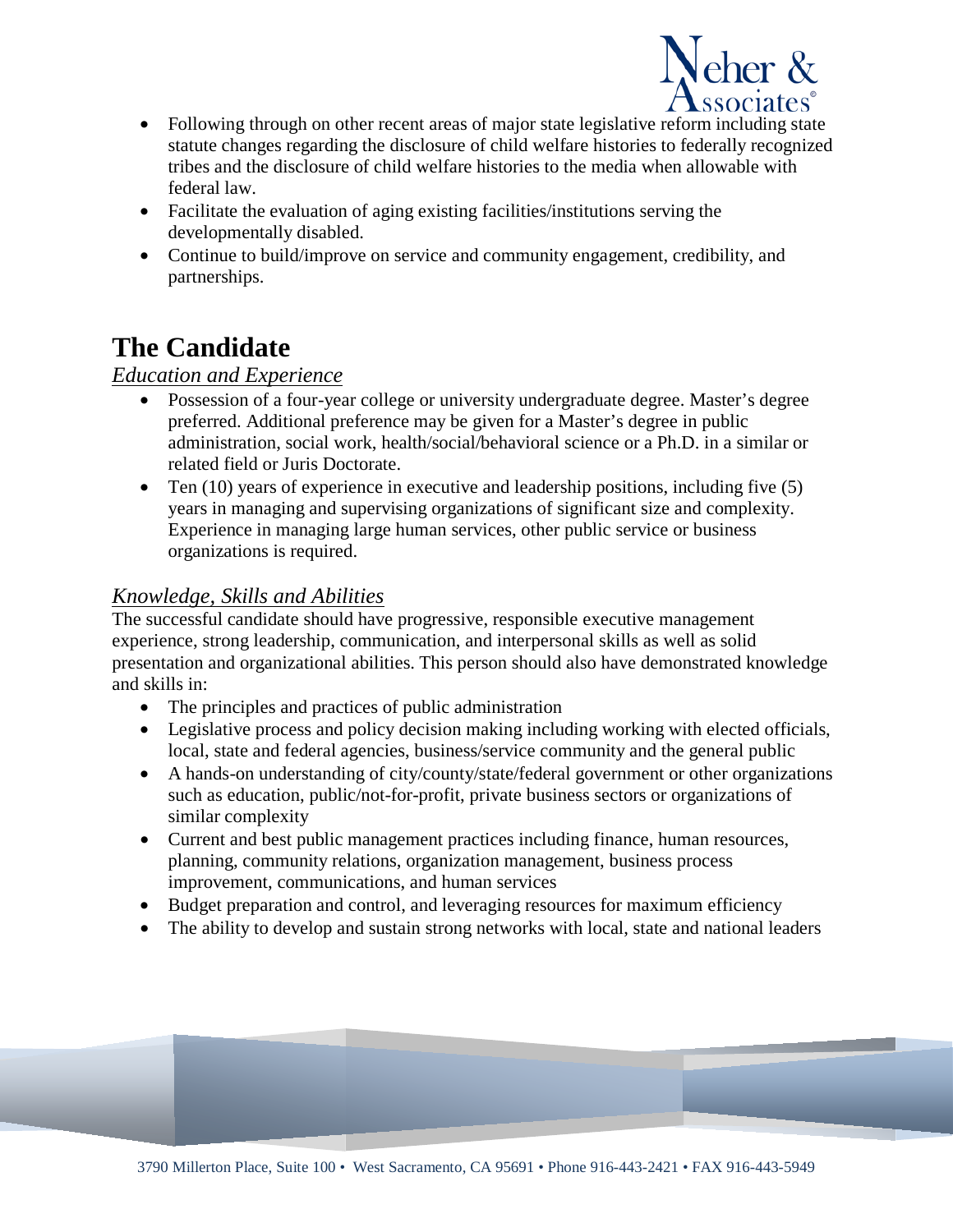

In addition, he/she should be able to:

- Work effectively in an environment with diverse ethnicity and interests
- Contribute and provide leadership in the maintaining of a positive, respectful, and productive work and service environment
- Establish and maintain effective working relationships with a wide variety of people, including members of the public, staff and colleagues, elected and appointed officials in local, regional, national and international venues
- Be an innovative leader who will enhance the current mission and services of the State of Oklahoma and the Department of Human Services

#### *Management Style and Personal Traits*

The successful candidate will be someone who enjoys a challenge, is articulate, and a strong yet inclusive leader. She/he should also be credible with staff and the community, be politically astute, approachable, and comfortable in a diverse, complex organization. He/she should also be able to interact well, and in a professional and collegial manner with Board/Commission members, colleagues, a broad range of elected and appointed stakeholders and community including the Legislature, Judiciary, and a large variety of associations and organizations concerned with vulnerable citizens and human services.

The person should be forward-thinking, a good strategic planner who is people-friendly, communicates well, in both verbal and written form, and is comfortable in expressing his or her opinion, and providing professional advice when needed. He/she should be confident, "street smart" and self-assured with good comprehension of financial, operational and quality management. He/she should have a strong customer service orientation. is able to engage employees and the community, and should have a high comfort level with public speaking.

The selected individual must also have a high degree of integrity, be a good listener, good facilitator, open-minded, and believe in the mission and goals of the State of Oklahoma, the Department of Human Services, good government and quality public services, as well as transparency in government. She/he should be open and flexible, be firm when needed, able to lead, direct, and delegate effectively, seek innovation, be a positive change agent, and champion good ideas. He/she should also have good motivational, problem-solving and analytical ability, be a strong decision-maker, negotiator and consensus/team builder.

Finally, the person selected should truly enjoy the complexities of working in large, complex organizations and in a public sector environment. She/he should be an advocate for quality service and accountability, not be risk averse, provide good follow-through, build strong relationships/partnerships and be able to approach challenges and situations with professionalism, confidence, flexibility, energy and a positive outlook. Direct experience and/or a commitment (heart for) human services, such as Child Welfare, Developmental Disabilities, Child Support Services, Family Support and Assistance, Child Care Licensing, and Aging Services is also important.

### **Compensation**